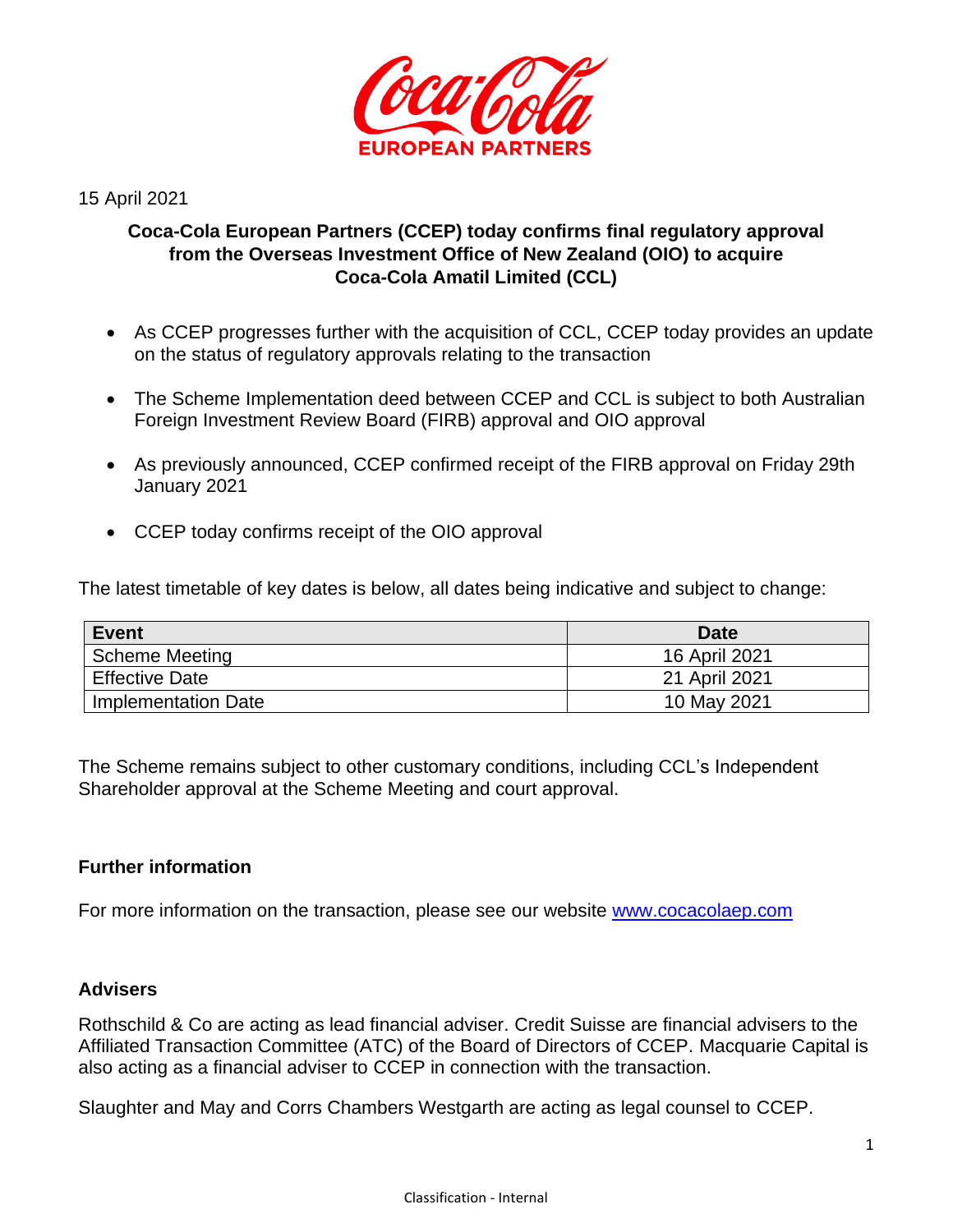

## **Enquiries**

Clare Wardle, General Counsel and Company Secretary: [secretariat@ccep.com](mailto:secretariat@ccep.com)

Investor Relations: Sarah Willett: [sarah.willett@ccep.com](mailto:sarah.willett@ccep.com) +44 7970 145 218

Media:

Shanna Wendt: [swendt@ccep.com](mailto:swendt@ccep.com) +44 7976 595 168

Peter Brookes: [pbrookes@citadelmagnus.com](mailto:pbrookes@citadelmagnus.com) +61 407 911 389

Brett Clegg: [bclegg@citadelmagnus.com](mailto:bclegg@citadelmagnus.com) +61 487 436 985

# **About CCEP (LEI 549300LTH67W4GWMRF57)**

Coca-Cola European Partners plc is a leading consumer goods company in Western Europe, making, selling & distributing an extensive range of non-alcoholic ready to drink beverages & is the world's largest Coke bottler based on revenue. CCEP serves a consumer population of over 300 million across Western Europe, including Andorra, Belgium, continental France, Germany, Great Britain, Iceland, Luxembourg, Monaco, the Netherlands, Norway, Portugal, Spain & Sweden. The Company is listed on Euronext Amsterdam, the New York Stock Exchange, London Stock Exchange & on the Spanish Stock Exchanges, trading under the symbol CCEP. For more information about CCEP, please visit [www.cocacolaep.com](http://www.cocacolaep.com/) & follow CCEP on Twitter at @CCEP.

## **About CCL**

Coca-Cola Amatil Limited (including subsidiaries, group entities and related bodies corporate) is one of the largest bottlers and distributors of ready-to-drink non-alcohol and alcohol beverages and coffee in the Asia Pacific region. CCL is the authorised bottler and distributor of KO's beverage brands in Australia, New Zealand, Fiji, Indonesia, Papua New Guinea and Samoa. CCL directly employs around 12,000 people and indirectly creates thousands more jobs across the supply chain, partnering with key suppliers to bottle, package, sell and distribute its products. With access to around 270 million potential consumers through more than 630,000 active customers CCL is committed to leading through innovation, building a sustainable future and delivering long-term value, both to shareholders and to society.

CCL delivered FY19 revenue and EBITDA<sup>2</sup> of A\$5.1bn (c.€3.1bn<sup>1</sup>) and A\$1.0bn (c.€0.6bn<sup>1</sup>) respectively, of which approximately three-quarters is generated by Australia and New Zealand

For more information, visit www.ccamatil.com

*<sup>1</sup>A\$ to € average FY19 exchange rate of 0.6209; <sup>2</sup>Earnings before interest, tax, depreciation and amortisation (post AASB-16)*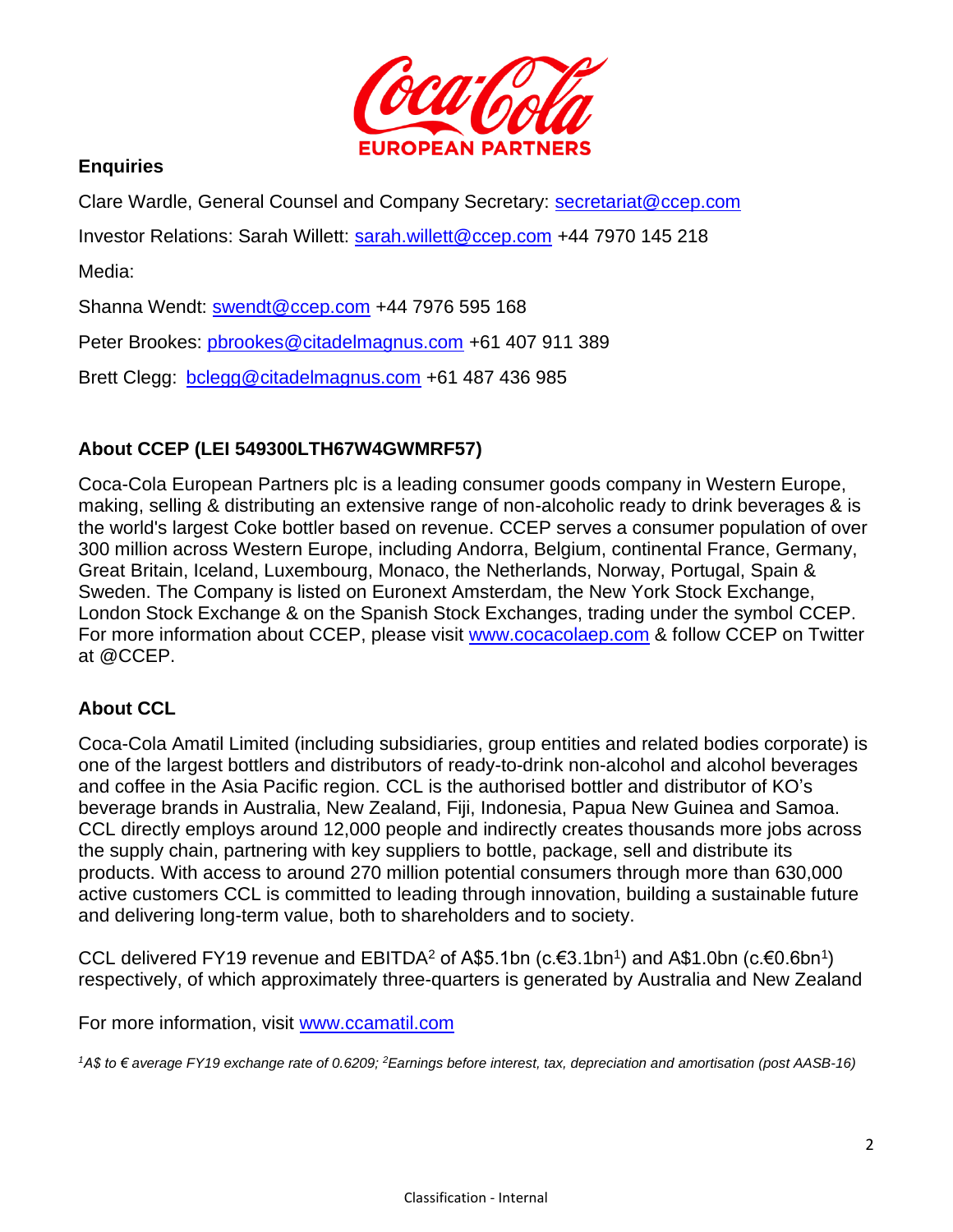

#### **No incorporation of website information**

The content of the websites referred to in this announcement is not incorporated into and does not form part of this announcement.

## **Forward-Looking Statements**

*This document contains statements, estimates or projections that constitute "forward-looking statements" concerning the financial condition, performance, results, strategy and objectives of Coca-Cola European Partners plc and its subsidiaries (together "CCEP"), CCEP's proposed acquisition (the "Acquisition") of Coca-Cola Amatil Limited and its subsidiaries (together "CCL") and the integration of CCL into CCEP. Generally, the words "believe," "expect," "intend," "estimate," "anticipate," "project," "plan," "seek," "may," "could," "would," "should," "might," "will," "forecast," "outlook," "guidance," "possible," "potential," "predict," "objective" and similar expressions identify forward-looking statements, which generally are not historical in nature.* 

*Forward-looking statements are subject to certain risks that could cause actual results to differ materially from CCEP's and CCL's historical experience and present expectations or projections, including with respect to the Acquisition. As a result, undue reliance should not be placed on forward-looking statements, which speak only as of the date on which they are made. These risks include but are not limited to:*

*1. those set forth in the "Risk Factors" section of CCEP's 2020 Annual Report on Form 20-F, including the statements under the following headings: Business continuity and resilience (such as the adverse impact that the COVID-19 pandemic and related government restrictions and social distancing measures implemented in many of our markets, and any associated economic downturn, may have on our financial results, operations, workforce and demand for our products); Packaging (such as refillables and recycled plastics); Cyber and social engineering attacks and IT infrastructure; Economic and political conditions (such as the UK's exit from the EU, the EU-UK Trade and Cooperation Agreement, and uncertainty about the future relationship between the UK and EU); Market (such as disruption due to customer negotiations, customer consolidation and route to market); Legal, regulatory*  and tax (such as the development of regulations regarding packaging, taxes and deposit return schemes); Climate *change and water (such as net zero emission legislation and regulation, and resource scarcity); Perceived health impact of our beverages and ingredients, and changing consumer buying trends (such as sugar alternatives and other ingredients); Competitiveness, business transformation and integration; People and wellbeing; Relationship with TCCC and other franchisors; Product quality; and Other risks; and*

*2. those set forth in the "Business and Sustainability Risks" section of CCL's 2020 Financial and Statutory Reports including the statements under the following headings: COVID-19 related risks; The Coca-Cola Company (TCCC) and other brand partners relationship risk; Economic and political risks; Cyber risk; Foreign exchange risk; Key personnel risk; Beverage industry risk; Regulatory risk; Corporate social responsibility risk; Climate change risk; Supply chain risk; Litigation and legal disputes risk; Malicious product tampering risk; Workplace Health & Safety (WHS) risk; Business interruption risk; Product quality risk; Fraud risk.*

*3. risks and uncertainties relating to the Acquisition, including the risk that the businesses will not be integrated successfully or such integration may be more difficult, time consuming or costly than expected, which could result in additional demands on CCEP's resources, systems, procedures and controls, disruption of its ongoing business and diversion of management's attention from other business concerns; the possibility that certain assumptions with respect to CCL or the Acquisition could prove to be inaccurate; the failure to receive, delays in the receipt of, or unacceptable or burdensome conditions imposed in connection with, all required regulatory approvals, shareholder approvals and the satisfaction of closing conditions to the Acquisition; ability to raise financing; the potential that the*